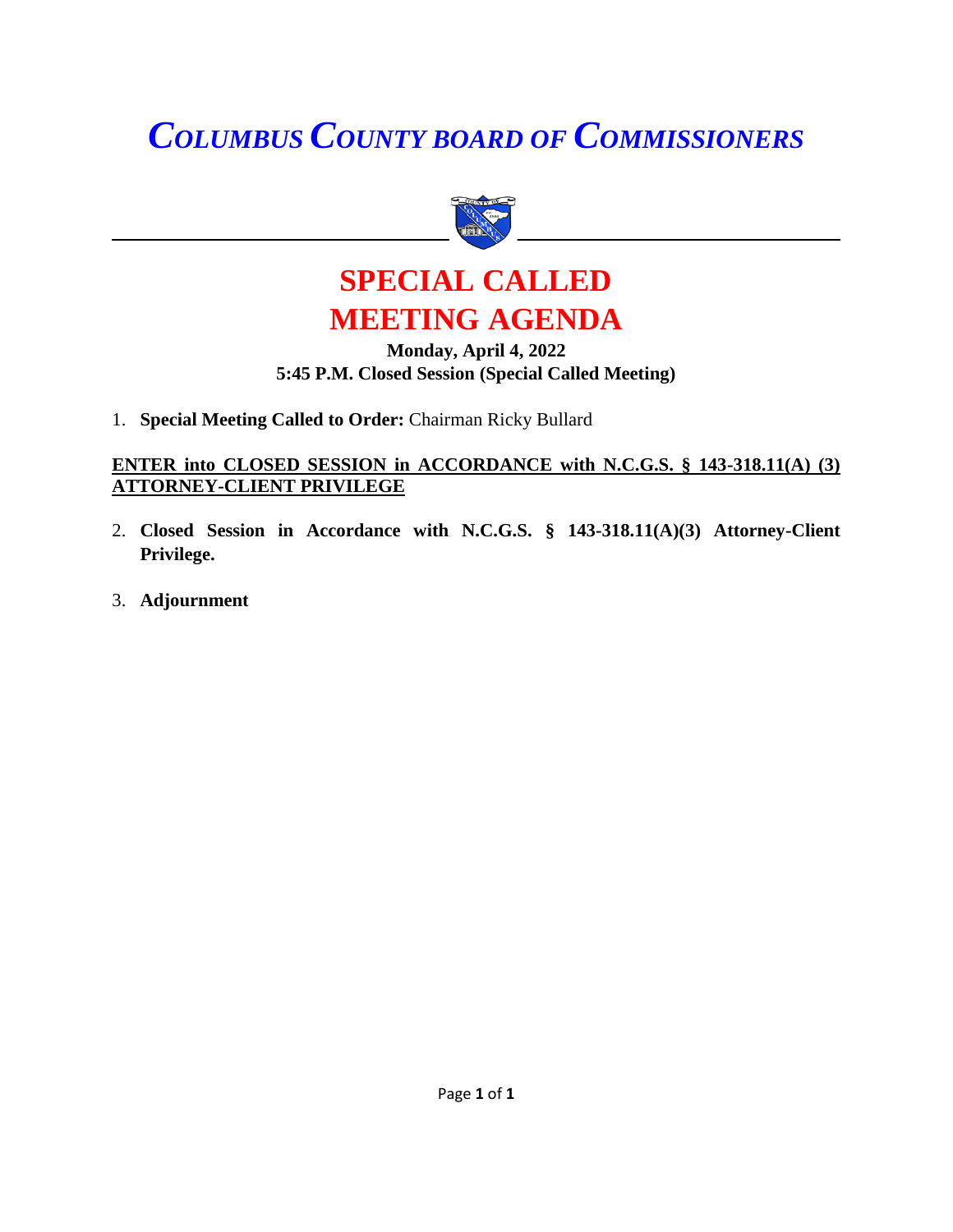## *COLUMBUS COUNTY BOARD OF COMMISSIONERS*



### **AGENDA**

#### **Monday, April 4, 2022 6:30 P.M. Regular Session**

- 1. **Called to Order:** Chairman Ricky Bullard
- 2. **Invocation:** Vice Chairman McMillian
- 3. **Pledge of Allegiance:** Commissioner Smith
- 4. **Board Minutes Approval:**
	- A. Special Called Meeting March 21, 2022
	- B. Regular Session March 21, 2022
- 5. **Approval of April 4, 2022 Agenda and Tax Refunds and Releases: Pages: 01-02 A. Budget Amendment - HUD**
- 6. **Public Input**
- 7. **Employee Spotlight – Amanda Davis:** County Manager Eddie Madden will spotlight Columbus County Public Utilities and Solid Waste Executive Assistant Ms. Amanda Davis.

**Pages: 03-04**

**(Eddie Madden will be present to explain and answer any questions the Commissioners may have.)**

- 8. **Administration – The LAB Entrepreneurship Center Update and Approval of a Steering Committee:** Jonathan Medford will provide an update on The LAB (Launching and Accelerating Business) Entrepreneurship Center. County Manager Eddie Madden is requesting approval of a steering committee. **Page: 05 (Jonathan Medford and County Manager Eddie Madden will be present to explain and answer any questions the Commissioners may have.)**
- Page **1** of **4** 9. **Proclamation – Approval of Proclamation in Celebration of National Linemen Appreciation Proclamation:** The Commissioners will present a proclamation to Nicky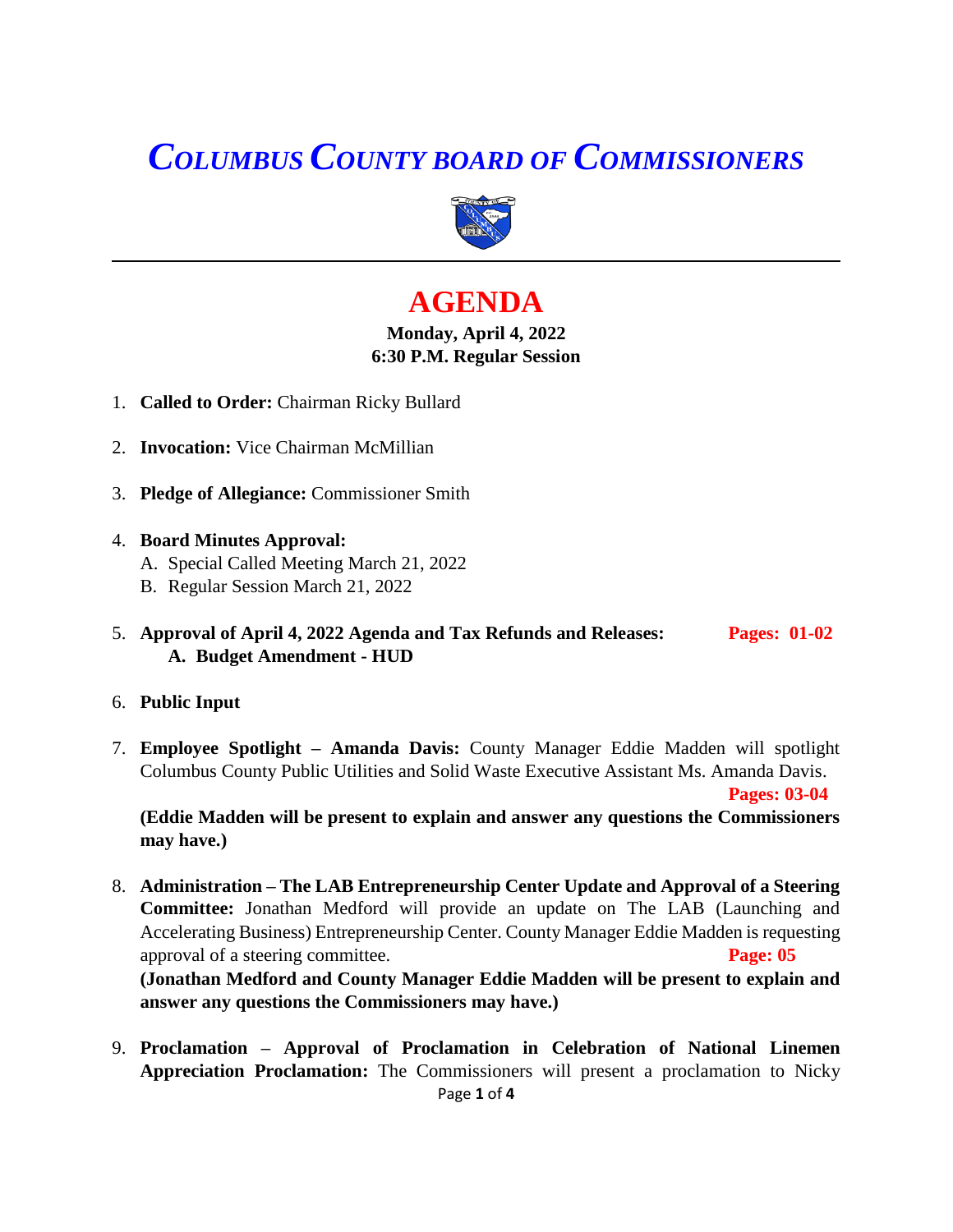Nance, Key Accounts and Renewable Specialist with Brunswick Electric Membership Corporation, in celebration of National Linemen Appreciation Month. **Pages: 06-07 (Nicky Nance will be in attendance to accept the award.)**

- 10. **Proclamation – Approval of Proclamation in Celebration of the Week of the Young Child:** Selena Rowell, Executive Director of the Columbus County Partnership for Children, is requesting Board approval and adoption. **Pages: 08-09 (Selena Rowell will be present to explain and answer any questions the Commissioners may have.)**
- 11. **Proclamation – Approval Child Abuse Prevention Month Proclamation:** Selena Rowell, Executive Director of the Columbus County Partnership for Children, is requesting Board approval and adoption. **Pages: 10-11 (Selena Rowell will be present to explain and answer any questions the Commissioners may have.)**
- 12. **Proclamation – Approval of Sexual Assault Awareness Month Proclamation:** Abby Williams, Columbus & Bladen County Sexual Assault Advocate with Families First, Inc., is requesting Board Approval and adoption. **Pages: 12-13 (Abby Williams will be present to explain and answer any questions the Commissioners may have.)**
- 13. **VFWA – Remarks on the November 12, 2022 Veterans Parade:** Ms. Angela Norris, VFWA President Aux. 8073, and Ms. Anita Adams would like to address the Board concerning the Veterans Parade in November. **Page: 14 (Angela Norris and Anita Adams will be present to explain and answer any questions the Commissioners may have.)**
- 14. **ACT Associates, LLC – Approval of Steering Committee and Update on the Kate B Reynolds Grant:** Syd Wiford, Principal Consultant with ACT Associates, LLC will provide the Board with an update on the Kate B. Reynolds Grant and is requesting Board approval of a steering committee to provide suggestions on the use of those funds. **Page: 15 (Syd Wiford will be present to explain and answer any questions the Commissioners may have.)**
- 15. **Airport – Approval of Grant Agreement between the North Carolina Department of Transportation and Columbus County:** Phil Edwards, Director, is requesting Board approval of this \$7,000,000.00 grant award to be used for capital improvements at the Columbus County Airport. There is no cost to the county. **Pages: 16-30 (Phil Edwards will be present to explain and answer any questions the Commissioners may have.)**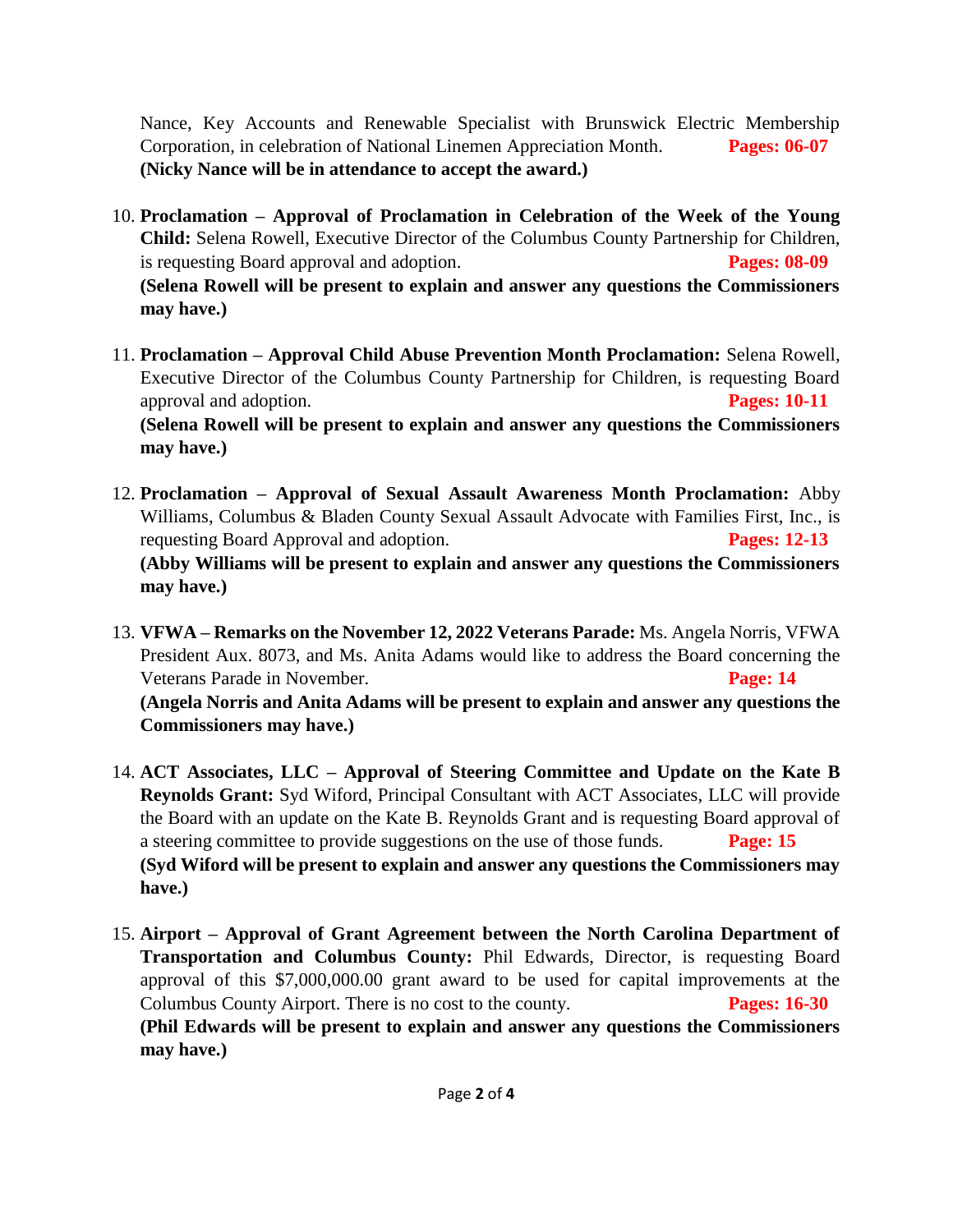16. **Finance –Second Reading and Approval of Columbus County Credit Card Policy:** Jay Leatherman, Director, is requesting a second reading and approval of Columbus County Credit Card Policy. **Pages: 31-34 (Jay Leatherman will be present to explain and answer any questions the Commissioners** 

**may have.)**

**may have.)**

17. **HMGP Hurricane Florence Non-Expedited Grant Program – Resolution Designation of Applicant's Agent:** Gail Edwards is requesting Board Approval of Resolution Designating County Manager Eddie Madden and Senior Advisor to the County Manager Gail Edwards as signatories for the grant. **Pages: 35-36 (Gail Edwards will be present to explain and answer any questions the Commissioners** 

18. **Appointments/Re-Appointments/Replacements:** Staff is requesting appointments, reappointments or replacements to the following boards, committees and councils.

| <b>Legend: EB</b>   | $=$ Entire Board            |
|---------------------|-----------------------------|
| <b>Listed Zone#</b> | $=$ Individual Commissioner |

| <b>Zone I:</b>   | <b>Jerome McMillian</b> | <b>Zone V:</b>   | <b>Brent Watts</b>         |
|------------------|-------------------------|------------------|----------------------------|
| <b>Zone II:</b>  | <b>Chris Smith</b>      | <b>Zone VI:</b>  | <b>Ricky Bullard</b>       |
| <b>Zone III:</b> | Giles E. Byrd           | <b>Zone VII:</b> | <b>Charles T. McDowell</b> |
| <b>Zone IV:</b>  | <b>Lavern Coleman</b>   |                  |                            |

| <b>COMMITTEE</b>                                                                                            | <b>ZONE/EB</b> | PERSON(S)                                                                                                                   | <b>EXP. DATE</b> |
|-------------------------------------------------------------------------------------------------------------|----------------|-----------------------------------------------------------------------------------------------------------------------------|------------------|
| <b>Community Advisory</b><br>Committee<br>(former Joint and/or<br><b>Nursing Home</b><br><b>Committee</b> ) | <b>EB</b>      | Deborah Spivey<br>(reappointment recommended<br>by Cape Fear COG Regional<br>Long Term Care Ombudsmen<br>Holli Blackwelder) | 04/02/2022       |
| Tabor City Zoning Board of<br>Adjustments                                                                   | EB             | Kenny Stanley (ETJ)                                                                                                         | 04/01/2022       |
| <b>Animal Control</b>                                                                                       | TV             | <b>Jesse Stafford</b>                                                                                                       | 04/20/2022       |

#### **RECESS REGULAR SESSION and enter into COLUMBUS COUNTY WATER and SEWER DISTRICTS I, II, III, IV and V BOARD MEETING**

19. **Columbus County Water and Sewer Districts I, II, III, IV and V – Approval of Minutes: A.** March 21, 2022